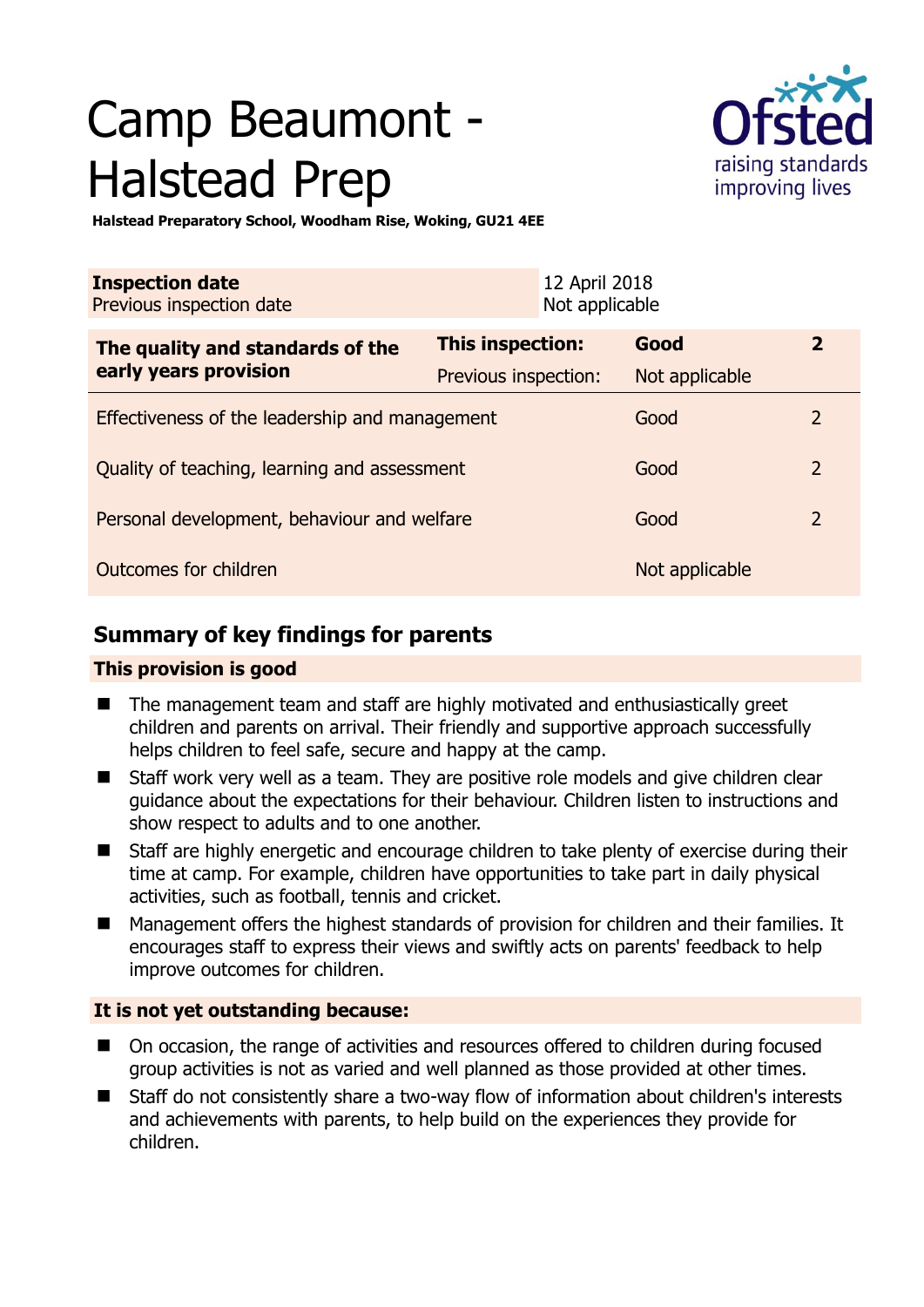# **What the setting needs to do to improve further**

#### **To further improve the quality of the early years provision the provider should:**

- extend the range of opportunities offered to children during focused group activities
- share more detailed two-way information about children's interests at home and ongoing experiences at the camp with parents.

#### **Inspection activities**

- $\blacksquare$  The inspector had a tour of the premises with the manager.
- The inspector observed children engaged in activities indoors and outdoors
- The inspector held discussions with the staff, early years manager, camp director and operations director.
- The inspector looked a range of documents, including safeguarding and welfare policies and procedures, staff suitability, performance management and self-evaluation processes.
- The inspector carried out joint observations with the early years manager.

## **Inspector**

Jane Franks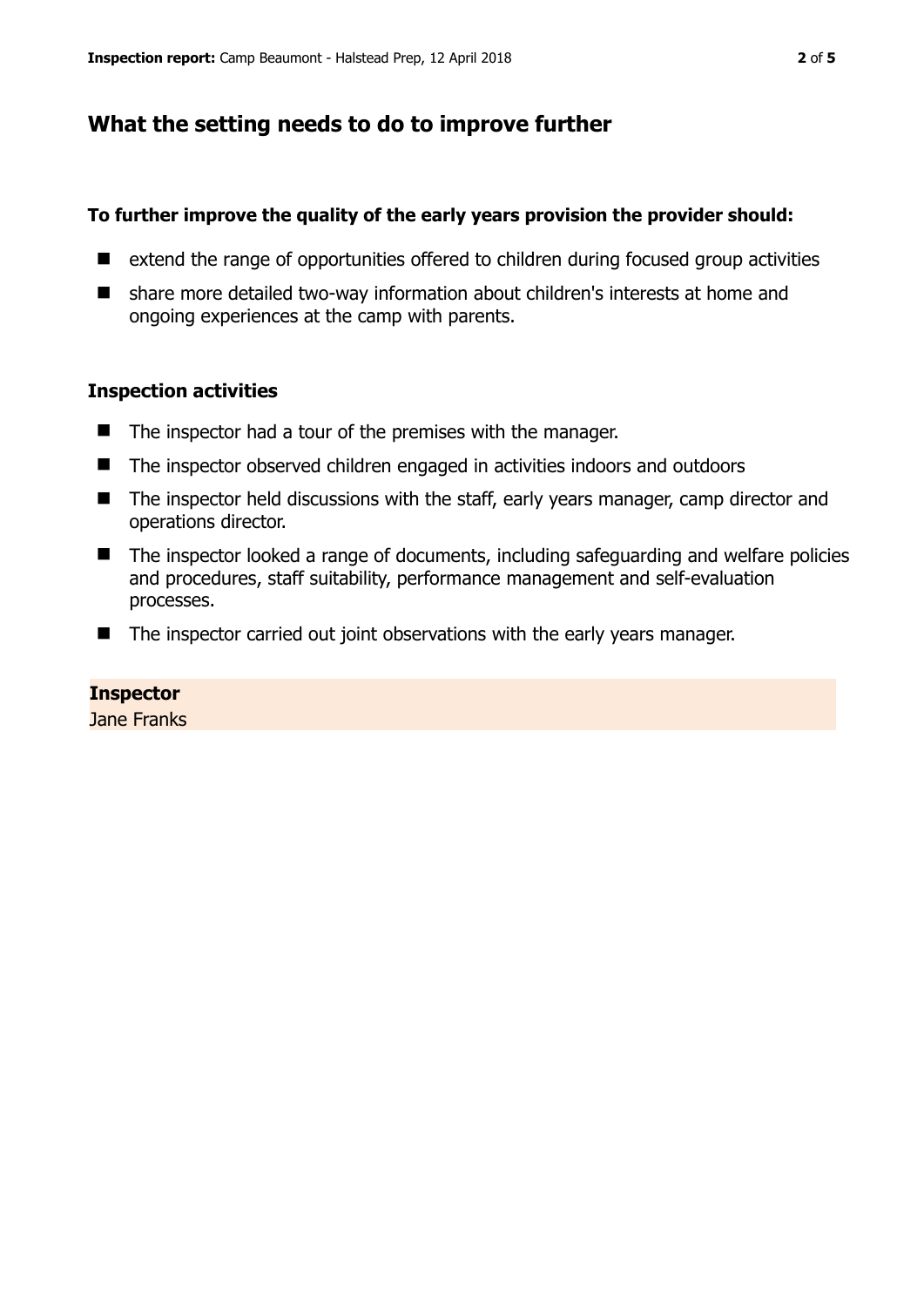## **Inspection findings**

#### **Effectiveness of the leadership and management is good**

Safeguarding is effective. Staff receive safeguarding training and know the procedures to follow should they have any concerns about a child's welfare. Recruitment and vetting procedures are robust, helping to ensure that staff are suitable to work with children. Managements provide a thorough induction prior to each holiday season and ensures staff are fully aware of their roles and responsibilities. It consistently observes staff and offers training and coaching to help improve their knowledge and skills, such as positive ways to manage children's behaviour. Staff have meetings with management at the end of each camp period and have opportunities to reflect on their own practice. The management team maintains a good overview of the provision throughout the day. It consistently evaluates strengths and identifies areas for further development, to continue to drive improvement.

#### **Quality of teaching, learning and assessment is good**

Children separate into different age groups for the majority of the day. They are happy and enjoy their time at the camp. Staff follow children's lead and engage them in active conversations. For example, children take part in art activities and eagerly discuss the monster masks that they decide to create. Staff build on children's ideas and sensitively offer support and suggestions while children play. For example, they ask children questions that help extend their imagination, such as when using construction materials to make trains and underground stations. Children are confident to 'have a go' and practise new skills. For example, they make their way across large-scale challenging apparatus, learning to recognise and manage risks for themselves. Staff encourage children's independence. For example, children take care of their own belongings and confidently get their snacks and packed lunches from their bags.

#### **Personal development, behaviour and welfare are good**

Children have good relationships with staff and are confident to approach them for support. Children have opportunities to learn about the importance of leading a healthy lifestyle. For example, the majority of children enjoy their morning 'wake-up' and 'shakeup' session and practise new dance moves. They know to have regular drinks so they never feel thirsty. Risk assessments are thorough and staff embed them highly effectively to help ensure children play safely at all times. Staff carry two-way radios so they are able to seek support swiftly, for example, should an accident or incident occur. Staff receive clear information from parents and carers about children's allergies or medical requirements, and follow these precisely to meet children's individual welfare needs.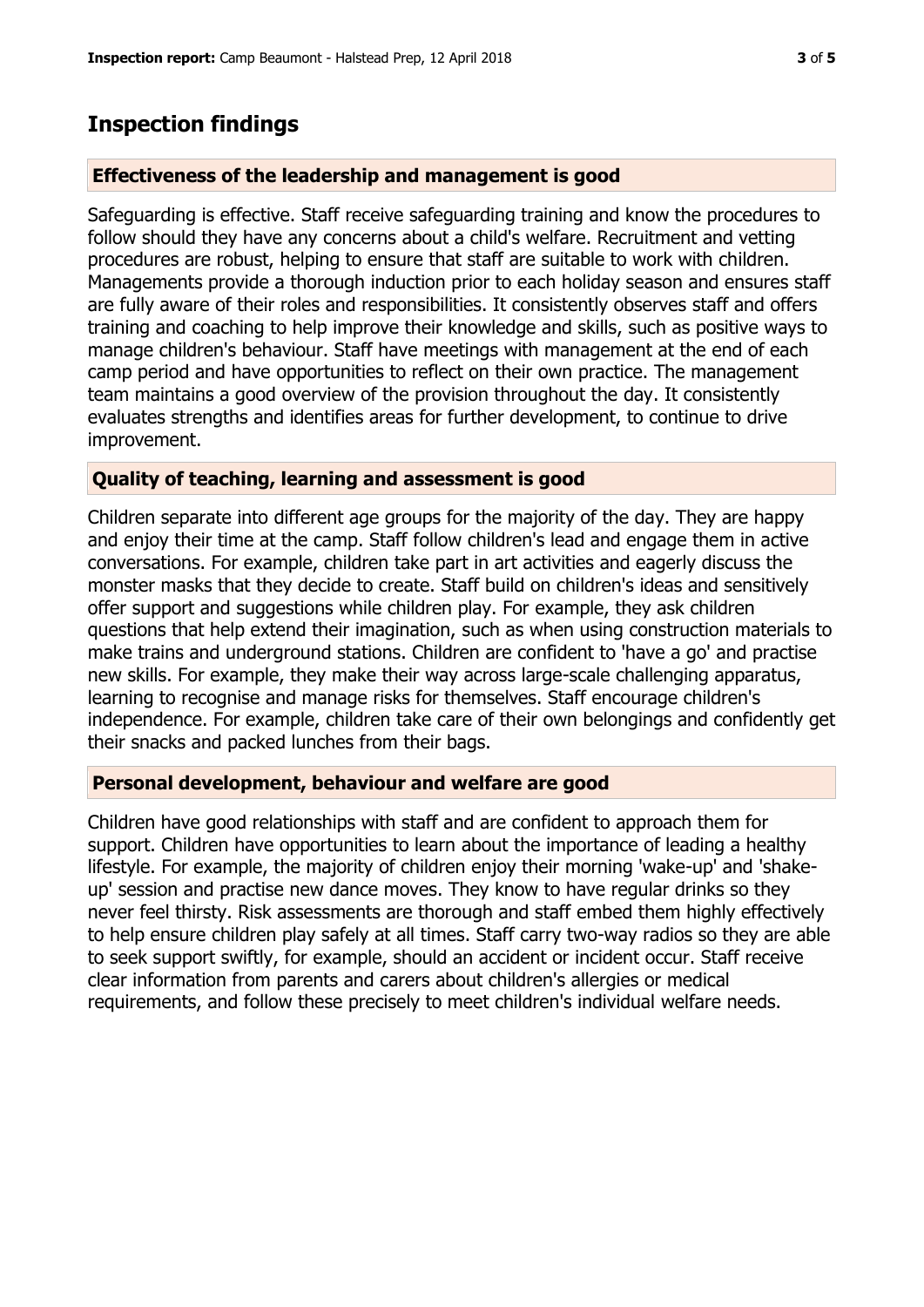## **Setting details**

| Unique reference number                             | EY499697                                                                             |  |
|-----------------------------------------------------|--------------------------------------------------------------------------------------|--|
| <b>Local authority</b>                              | Surrey                                                                               |  |
| <b>Inspection number</b>                            | 1053014                                                                              |  |
| <b>Type of provision</b>                            | Out of school provision                                                              |  |
| Day care type                                       | Childcare - Non-Domestic                                                             |  |
| <b>Registers</b>                                    | Early Years Register, Compulsory Childcare<br>Register, Voluntary Childcare Register |  |
| Age range of children                               | $3 - 8$                                                                              |  |
| <b>Total number of places</b>                       | 200                                                                                  |  |
| Number of children on roll                          | 28                                                                                   |  |
| Name of registered person                           | CB (Oldco) Limited                                                                   |  |
| <b>Registered person unique</b><br>reference number | RP900819                                                                             |  |
| <b>Date of previous inspection</b>                  | Not applicable                                                                       |  |
| <b>Telephone number</b>                             | 01603851000                                                                          |  |

Camp Beaumont registered in 2016. It operates from Halstead Preparatory School in Woking, Surrey. The setting runs during the school holidays and is open Monday to Friday from 8.30am to 5.30pm, with an extended service from 8am to 6pm. The setting employs seven members of staff. Two of these staff work directly with the children in the early years age range and hold appropriate qualifications at level 3 and above.

This inspection was carried out by Ofsted under sections 49 and 50 of the Childcare Act 2006 on the quality and standards of provision that is registered on the Early Years Register. The registered person must ensure that this provision complies with the statutory framework for children's learning, development and care, known as the early years foundation stage.

Any complaints about the inspection or the report should be made following the procedures set out in the guidance 'Complaints procedure: raising concerns and making complaints about Ofsted', which is available from Ofsted's website: www.gov.uk/government/organisations/ofsted. If you would like Ofsted to send you a copy of the guidance, please telephone 0300 123 4234, or email enquiries@ofsted.gov.uk.